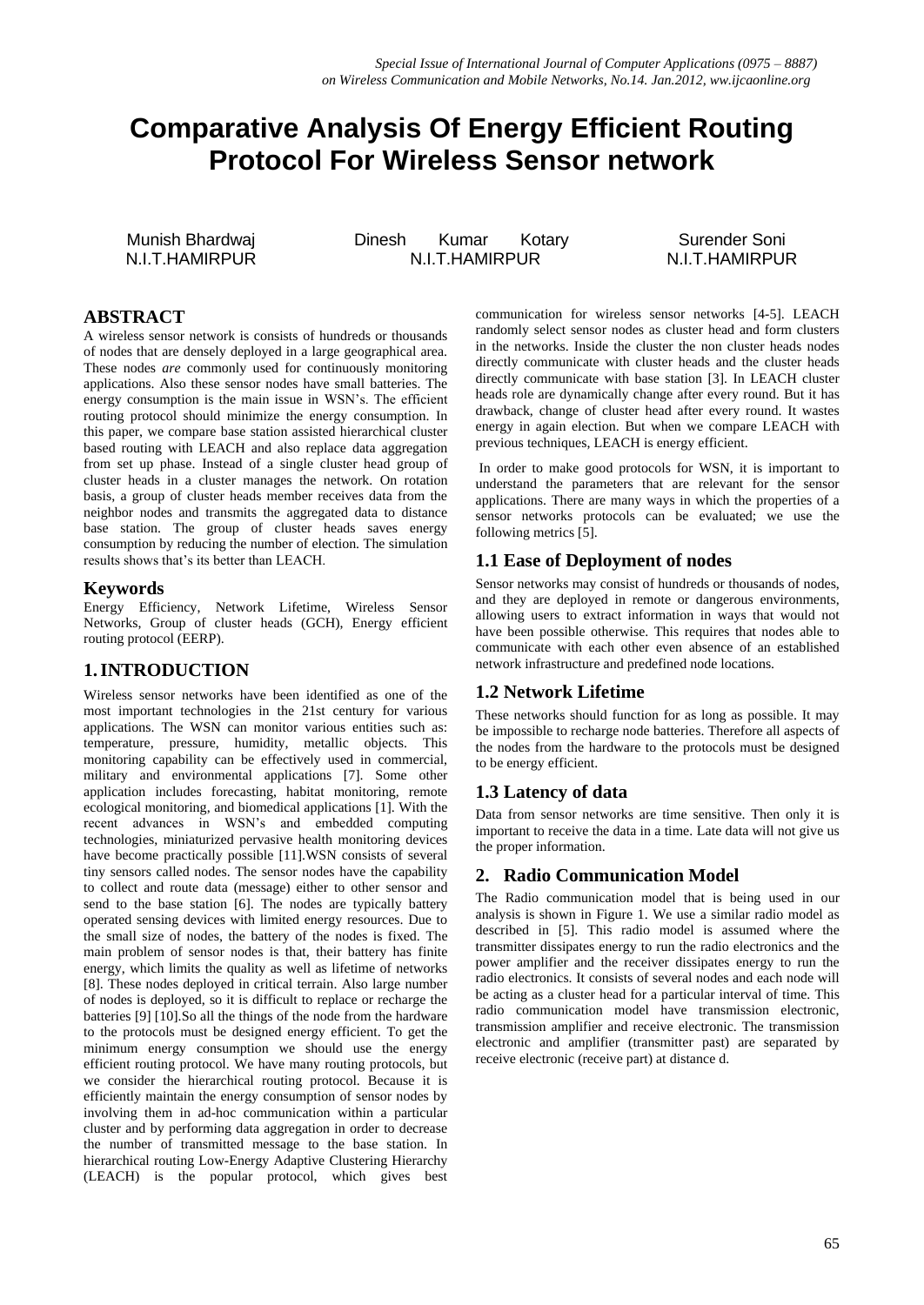

#### **Fig1: Radio energy dissipation model**

A long distance such as between a cluster head and the base station is given by  $d^4$ . The length of the message is *l* bits. The energy consumed to transmit *l* bits for a long distance (CH to

BS), is given by:  
\n
$$
E_{transmit-LD} = l * E_{elec} + l * E_{mp} * d^4
$$
\n(1)

Energy consumed by amplifier to transmit at long distance is *E mp* .

Similarly, the energy consumed to transmit a message of length *l*  bits for a shorter distance  $d^2$ , such as within clusters is given by:

by:  
\n
$$
E_{transmit-SD} = l * E_{elec} + l * E_{fs} * d^2
$$
  
\n(2)

The energy consume by an amplifier to transmit at short distance is  $E_{f_s}$  .

Moreover the energy consumed to receive the *l* bits is given by:  $E_{\text{receive}} = l * E_{\text{elec}}$ 

(3)

The energy consumed in electronic circuit to transmit or receive the signal is  $E_{elec}$ .

#### **2.1 Energy Consumption During the Election Phase**

It is assumed that initially all the sensor nodes have same amount of energy and the energy consume is the same for all the clusters. In the election Phase, each cluster head broadcast an advertisement messages to rest of nodes in the networks that they are the new cluster heads. When all non cluster nodes receive this advertisement message, they decide where they want to go. This decision is based on the signal strength of the advertisement. The non cluster heads nodes inform the cluster heads that they will be member of the cluster [6]. It is considered that there are totally *n* number of sensor nodes and *k* clusters. Since we have assumed that the clusters are uniformly distributed there are totally *n/k* nodes in each cluster. The energy consumed by the cluster head is given by equation (4). Using (2) and (3), therefore energy consume by a cluster head is as follows:

follows:  
\n
$$
E_{CH} = \{ l^* E_{elec} + l^* E_{fs}^* d^2 \} + \{ (n/k) - 1 \}^* l^* E_{elec} \}
$$
\n(4)

The first part of (4) represents the energy consumed to transmit the advertisement message for sensor nodes on the base of a shorter distance energy dissipation model. The second part of (4)

represents the energy consumed to receive (n/k-1) messages from the sensor nodes of the same cluster [7].

Using equation (2) and (3), therefore energy consumed by non Using equation (2) and (3), therefore energy consumed by<br>cluster head sensor nodes is as follows:<br> $E_{Non-CH} = \{k * l * E_{elec}\} + \{l * E_{fs} * d^2 + l * E_{elec}\}\$ 

$$
E_{Non-CH} = \{k^* l^* E_{elec}\} + \{l^* E_{fs}^* d^2 + l^* E_{elec}\}\
$$
\n<sup>(5)</sup>

The first part of equation (5) shows the energy consumed to receive the messages from *k* cluster heads node. The second part of equation (5) shows the energy consumed to transmit the decision to the corresponding cluster head.

#### **2.2 Data Transfer Phase**

During data transfer phase, the nodes transmit messages to their cluster head and cluster heads transmit aggregated messages to a distant base station. Therefore energy consume by a cluster head is as follows [7][5]:

is as follows [7][5]:  
\n
$$
E_{CH/frame} = \{l^* E_{elec} + l^* E_{mp} * d^4\} + \{(n/k - m)^* l^* (E_{elec} + E_{DA})\}
$$
\n(6)

The first part of (6) equation shows the energy consumed to transmit a message to the distant base station. The second part of equation (6) shows the energy consumed to receive messages from the remaining nodes that are not part of the group of cluster head [7]. There are m associates in the group of cluster heads.

During steady state phase, the sensor nodes can start sensing the environment and transmitting data to the cluster-heads. The cluster-heads receiving all the data and aggregates it before sending it to the base station [6]. So we need data aggregation only in data transfer phase not in election phase, because in election phase all the non cluster nodes individually transmit the data to cluster head, so it does not requires data aggregation. So we compare LEACH with one of technique [7] by replacing data aggregation from set up phase. Also we consider its name as energy efficient routing protocol for wireless sensor networks and we use to solve much equation by using this [2].

The energy consumed by a non cluster head node to transmit the

sensor data to the cluster head is given below [7] [5] [2]:  
\n
$$
E_{Non-CH/frame} = \{l * E_{elec} + l * E_{fs} * d^2\}
$$
\n(7)

Then the area occupied by each cluster is approximately  $M^2$  /  $k$  . In general, it is an arbitrary-shaped region with a nodes distribution  $\rho(x, y)$ . The expected squared distance

from the nodes to the cluster head is given by [5] [2]:  
\n
$$
E[d^2] = \iint (x^2 + y^2) \rho(x, y) dx dy
$$
\n
$$
E[d^2] = \iint r^2 \rho(r, \theta) r dr d\theta
$$

(8)

So if we assumed this area is a circle with radius

$$
R = (M / \sqrt{\prod k}) \text{ and } \rho(r, \theta) \text{ is constant for and, (8)}
$$
  
simplifies to  

$$
E[d^2] = \rho \int_{\theta}^{2\pi} \int_{r=0}^{M/\sqrt{\prod k}} r^3 dr d\theta = \frac{\rho}{2\pi} \frac{M^4}{k^2}
$$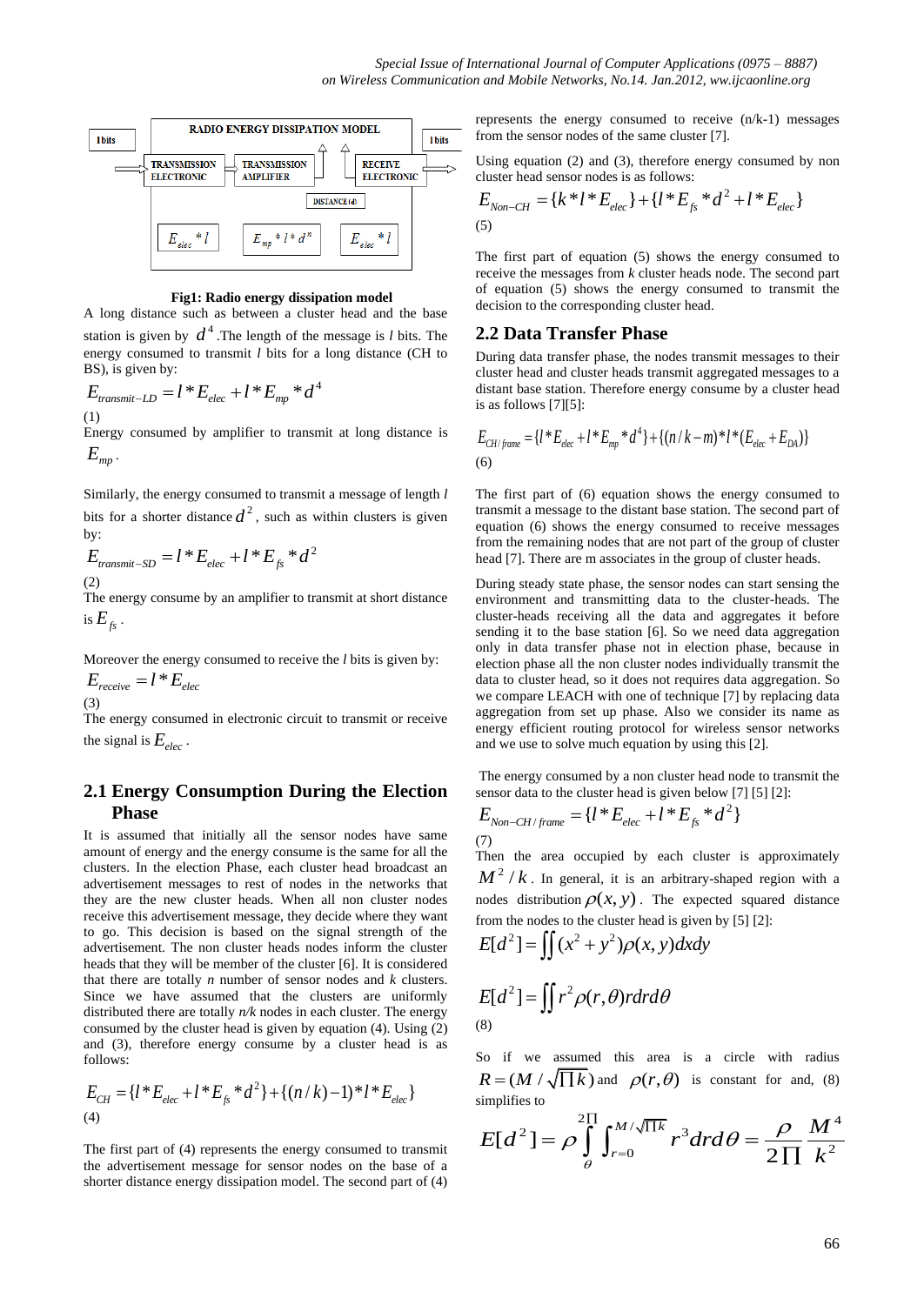**model.**

If the nodes have uniform throughout the cluster area, then

$$
\rho = \left(\frac{1}{\left(\frac{M^2}{k}\right)}\right)
$$

and

$$
E[d^2] = \left(\frac{M^2}{2\prod k}\right) \tag{9}
$$

Using equation number (7) and (9) we get  
\n
$$
E_{Non-CH/frame} = l * E_{elec} + l * E_{fs} * \left(\frac{M^2}{2\prod k}\right)
$$
\n(10)

(10)

### **2.3 Optimum Number of Clusters**

The optimum number of clusters can be found by setting the derivative of the total energy with respect to *k* to zero. The derivative of the total energy with respect to  $k$  to zero. If<br>energy dissipates in a cluster when frame transmission is given:<br> $E_{Con} = E_{CH/frame} + ((n/k) - m)^* E_{Non-CH/frame}$ 

$$
E_{Con} = E_{CH/frame} + ((n / k) - m)^* E_{Non-CH/frame}
$$
\n(11)

The first part of the equation (11) is the energy consumption as an active member of the group of cluster heads. The second part of equation  $(11)$  is the energy consumption of  $(n/k-m)$  noncluster head nodes. Then the total energy consume by k clusters is as follows [7]:

$$
E_{total/frame} = kE_{Con}
$$
  
(12)

Using equation number  $(6)$  and  $(10)$  and  $(11)$  we get

Using equation number (6) and (10) and (11) we get  
\n
$$
E_{total/frame} = \{klE_{mp}d^4 + (n - km + k)lE_{elec} + (n - km)lE_{DA}\}\
$$
\n
$$
+ \{(n - km)lE_{elec} + (n - km)lE_{fs}(M^2 / 2 \Pi k)\}\
$$

The minimum consumed energy for optimum number of cluster k can be determined as follows:

$$
\frac{dE_{total/frame}}{dk} = 0
$$

(13)

Using  $(12)$  and  $(13)$  we get

Using (12) and (13) we get  
\n
$$
k = \sqrt{n/2 \prod_{\text{fs}} \left( E_{\text{f},\text{p}} / (E_{\text{mp}} * d^4 - (2m - 1) * E_{\text{elec}} - m * E_{\text{DA}} \right)} * M
$$
\n**SIMULATION RESULTS**

In our simulation Mat lab has been used to simulate the results. The energy consumption of LEACH and the energy efficient routing protocol is being compared and the results are shown. Energy efficient routing protocol is begins with a set-up phase, and is followed by data transfer phase. Their sub phases include advertisement, cluster set-up, schedule creation, and data transmission phases. In this simulation the networks diameter is

consider as 150 meters. The simulation results have been obtained using the parameter table.

**Table 1. Parameters values used for radio communication** 

| Description                                                                | Symbol                       | Value                              |
|----------------------------------------------------------------------------|------------------------------|------------------------------------|
| Energy consumed by the amplifier to<br>transmit at s short distance.       | $E_{\scriptscriptstyle{fs}}$ | 10<br>pJ/bit/<br>m <sup>2</sup>    |
| Energy consumed by the amplifier to<br>transmit at s long distance.        | ${\cal E}_{\it mp}$          | 0.0013<br>pJ/bit<br>m <sup>4</sup> |
| Energy consumed in electronic circuit to<br>transmit or receive the signal | $E_{elec}$                   | 50nJ/<br>hits                      |
| Energy consumed for data aggregation                                       | $E_{DA}$                     | 5nJ/bits                           |
| Number of nodes                                                            | n                            | 1000                               |
| Length of the message                                                      | $\mathcal{I}$                | 4000<br>bits                       |

First of all we obtained the result between numbers of cluster with group of cluster heads in 3.1. After that we will get the energy consumption with number of cluster in 3.2. The 3.3 shows the energy consumption per round with respect to the distance of the base station for fixed network diameter and 3.3.1 the energy consumption per round with respect to the distance of the base station for fixed network diameter when Group of cluster heads in three.

# **2.4 Optimum Number of Clusters**



From the figure 2 it can be seen that the group of cluster head size in a cluster can be with in 1 and 6. If the cluster head in a group is greater than 6 then the number of clusters drops. For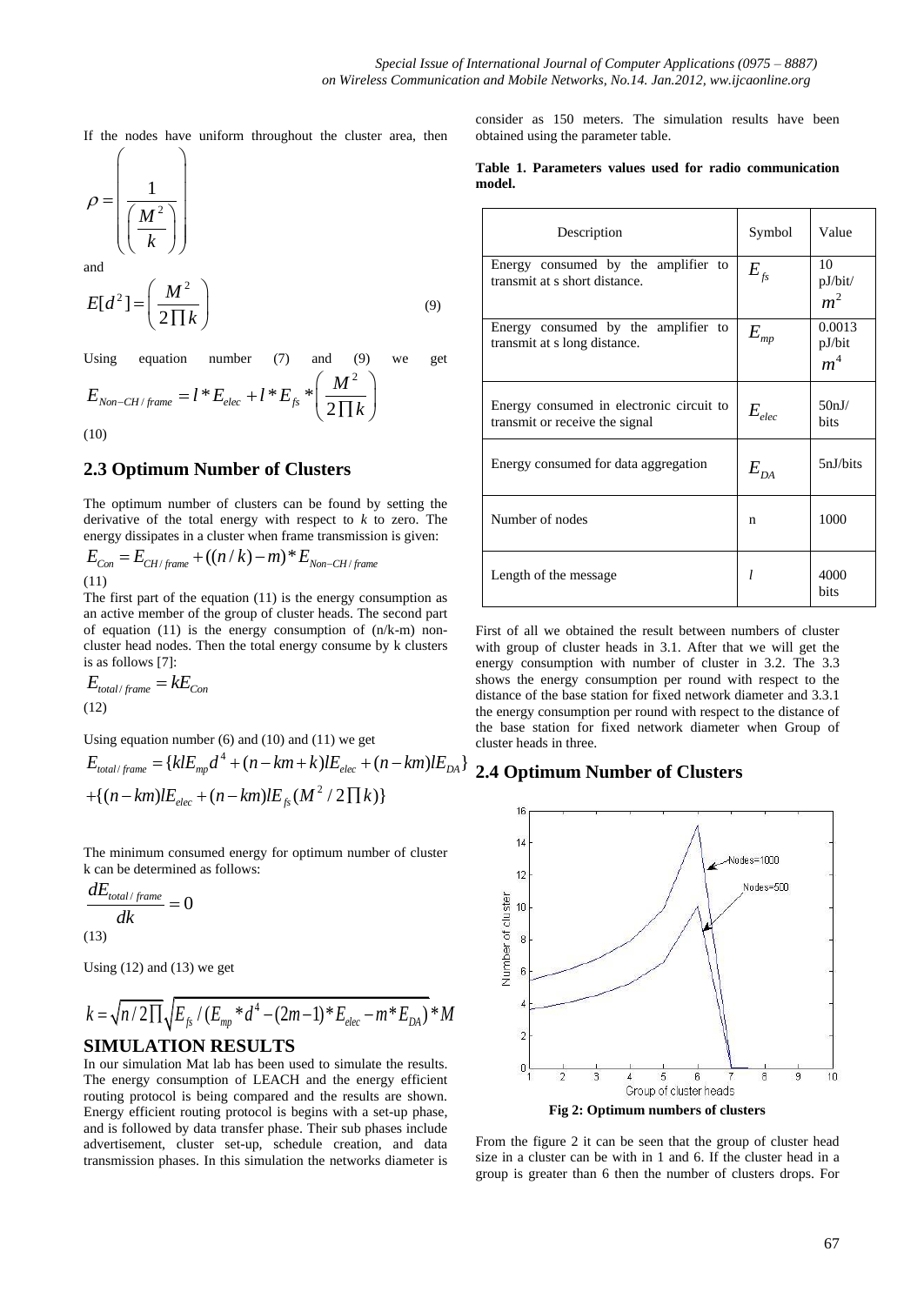small number of cluster heads in a group there is small number of clusters, so there are few nodes those are sleep state. If the size of group of cluster heads is increase to a reasonable value then we get optimum number of clusters. So energy consumption is reducing because we have more sleepy nodes. Number of nodes also has effects on it.

#### **2.5 Energy consumption Vs number of clusters**



 **Fig 3: Energy consumption Vs number of clusters**

The figure 3 describes number of clusters with respect to the energy consumption. LEACH has more energy consuming when compare with energy efficient routing protocol with five cluster heads in a group. From the graph it can be said that as the number of clusters increases the energy consumed decreases, because in LEACH election will be take place after every round is over and in group of cluster head the election will be only once. When the group of cluster heads is increased the energy consumption is decreases because of the increase in sleeping nodes and reduces the election phase.

### **2.6 Energy consumption for a round with respect to variable distance(2 GCH)**



**Fig 4: Energy consumption per round with respect to the distance of the BS.**

# **3.3.1Energy consumption for a round with respect to variable distance (3 GCH)**



**Fig 5: Energy consumption per round with respect to the distance of the BS.**

Figure 4 shows the energy consumption per round with respect to the distance of the base station for fixed network diameter. Here the number of clusters is 50.It seen from the figure that the energy consumption is increased when the distance of the base station is increases. The base station position has great effects on the lifetime of the network. If the data or message will not reach to the base station, we lost the important information. Since most of the energy is consumed by transmission from cluster-heads to the base station. Therefore energy savings are not significant for a longer distance between the base station and the sensor nodes. We compare LEACH with EERP. The energy consumption in LEACH is more than EERP. In LEACH there are only one cluster head but in energy efficient routing protocol we have group of cluster heads. In our simulation we have consider two cluster heads in a group. When the number of cluster heads are going to increase for an optimum value in a group the energy consumption is reduces.

Figure 5 shows that energy consumption is going to reduce when the cluster heads in a group is three. Also figure 5 has better results than figure 4. But both the graphs shows that if the cluster heads are going to increase then energy consumption are going to decrease.

#### **3. CONCLUSION AND FUTURE WORK**

The energy efficient routing protocol has been shows that the energy consumption is reduced, when compared to LEACH. The simulation result shows that the routing protocol has a good performance in terms of energy and the lifetime of the network is enhanced. This is obtained by increasing the number of cluster heads in a group. When they are increases, the number of nodes that are in the sleep state also increases, that's why it saves the energy. The number of elections is also reduced when compared with LEACH. The future work is to include node heterogeneity in this routing protocol and also consider the node failure. So we considering the node failures fault tolerance feature should be included.

#### **4. REFERENCES**

[1] Madhavi L. Chebolu andSudharman K. Jayaweera, (2005), "Integrated Design of STBC-based Virtual-MIMO and